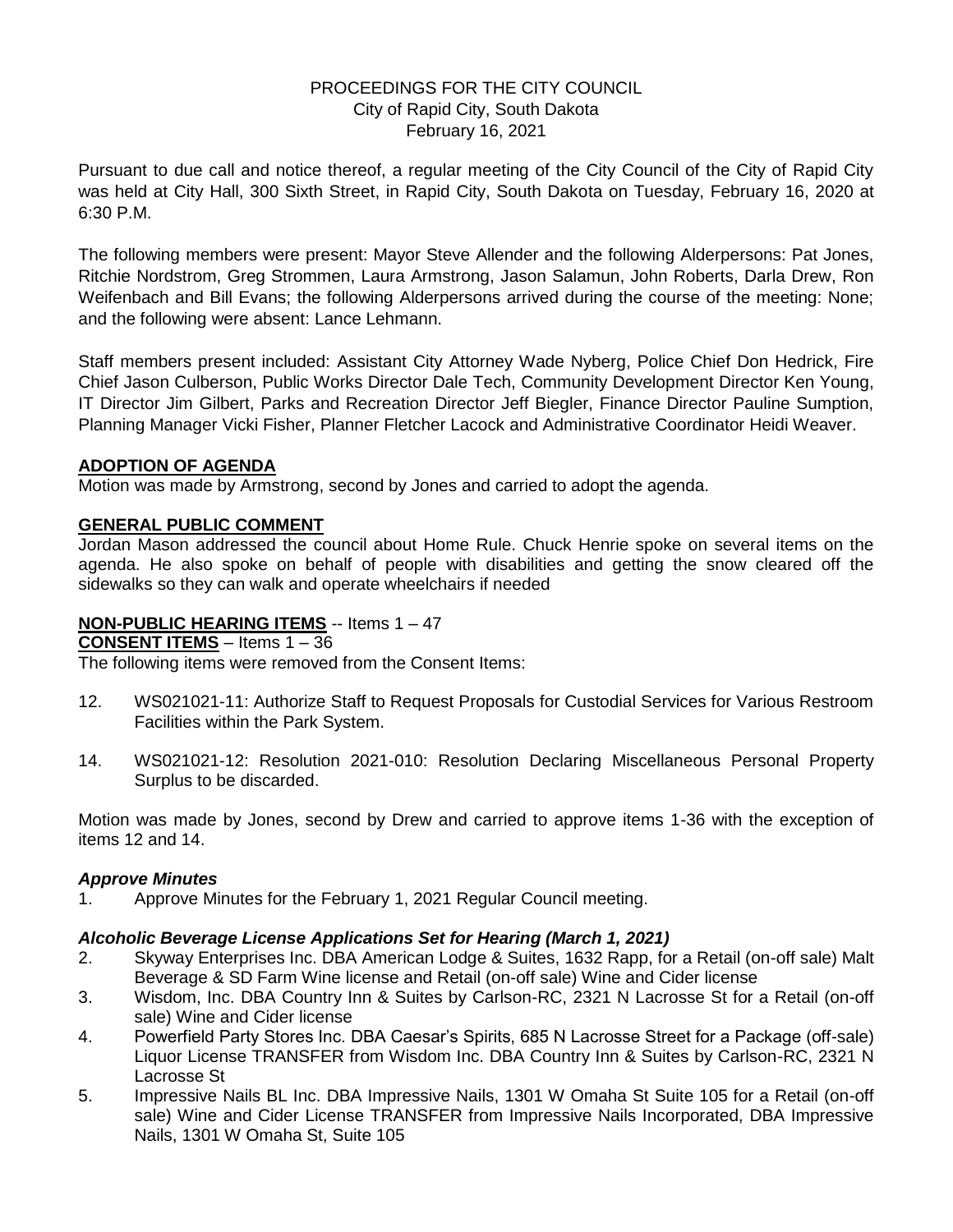# *Working Session Consent Items*

- 6. WS021021-05: Authorize Staff To Apply And Accept If Awarded The Assistance To Firefighters Grant Is For The Amount Of \$528,415.14 Funding The Upgraded Radios To Work On The New P-25 State Radio System
- 7. WS021021-06: Authorize Staff To Apply And Accept If Awarded The Assistance To Firefighters Grant Is For The Amount Of \$70,000 Funding 1-Ton 4x4 Crew Cab Vehicle
- 8. WS021021-07: Authorize Staff To Apply And Accept If Awarded The HLS (Homeland Security) Grant In The Amount Of \$48,979.80 Funding A Raman Analyzer And Training For Hazardous Materials Response.
- 9. WS021021-08: Authorize Staff To Apply And Accept If Awarded The (Hazardous Materials Emergency Preparedness) Grant In The Amount Of \$47,000 Funding Four Separate Training Workshops/Classes Focused On Hazardous Materials Transportation.
- 10. WS021021-09: Authorize staff to purchase a 2021 Dodge Durango AWD from Liberty Superstores with matching state bid pricing in the amount of \$26,111.
- 11. WS021021-10: Authorize Mayor and Finance Director to Sign Resolution 2021-013, A Resolution Declaring Personal Property Surplus and Authorizing the Trade-in of Such Surplus Property

### Resolution 2021-013

## A RESOLUTION DECLARING PERSONAL PROPERTY SURPLUS AND AUTHORIZING THE TRADE-IN OF SUCH SURPLUS PROPERTY

WHEREAS, the City of Rapid City owns the following property:

15 Philips MRX monitor/defibrillators with the serial numbers:

US00562765, US00212135, US00562763, US00212139, US00212138, US00562764, US00562766, US00548705, US00212140, US00212141, US00328474, US005659052, US00328476, US00569044, & US00569039;

and

WHEREAS, the above-described property is no longer necessary, useful, or suitable for municipal purposes.

NOW, THEREFORE, BE IT RESOLVED by the Common Council of the City of Rapid City that the above-described property be and is hereby declared surplus, to be disposed of according to state law.

BE IT FURTHER RESOLVED that the Mayor, Finance Officer, and Fire Chief are authorized to undertake all necessary actions and execute any required documents or conveyances to effect a trade-in of the monitors toward the purchase of new equipment.

Dated this 16th day of February, 2021.

CITY OF RAPID CITY s/ Steve Allender Mayor

ATTEST: s/ Pauline Sumption Finance Director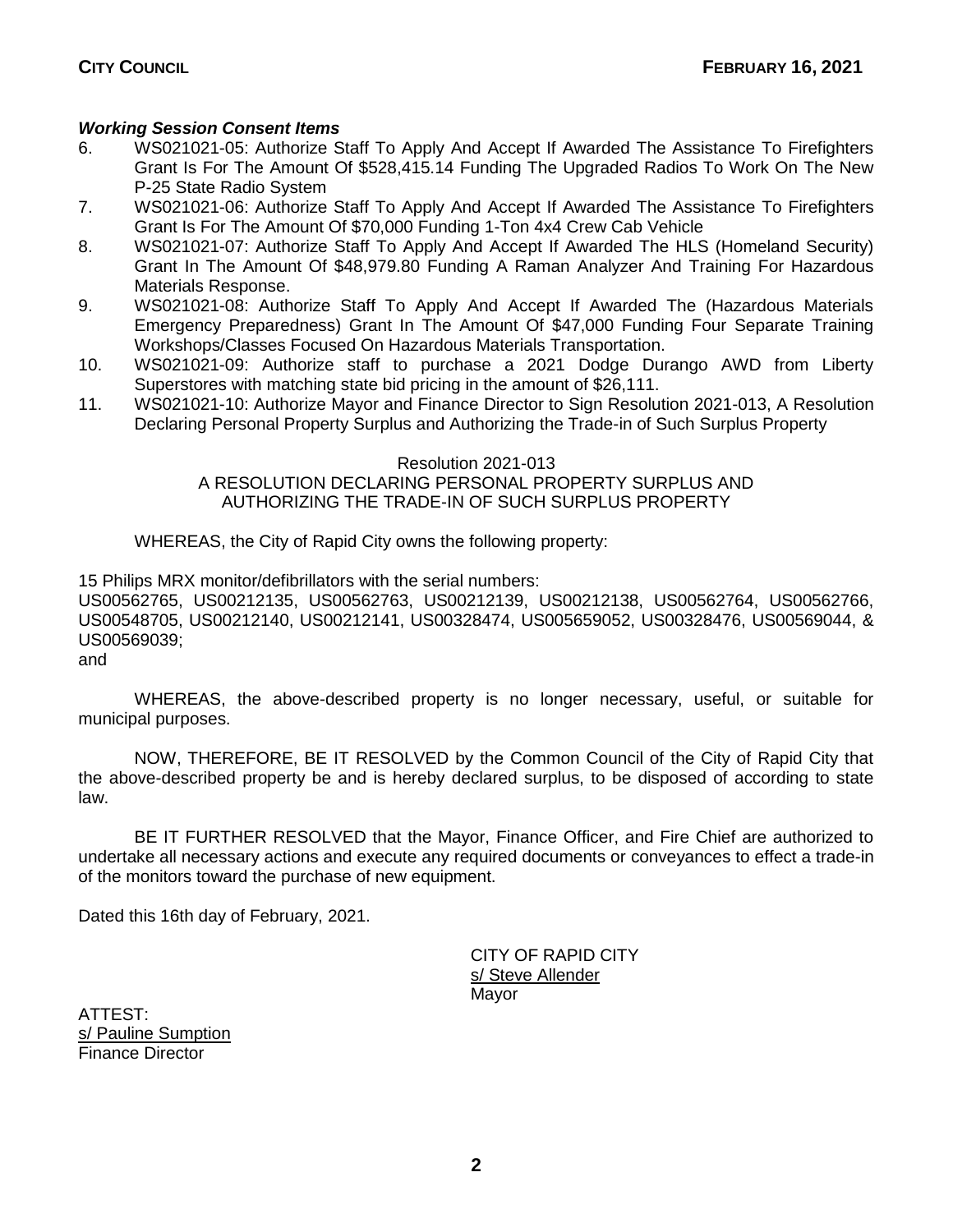- 13. Acknowledge the Following Volunteers for Worker's Compensation Purposes: James Lawton Field, RCPD Auxiliary
- 15. WS021021-13: Resolution 2021-012: Resolution Declaring Miscellaneous Personal Property Surplus to be traded.

### Resolution #2021-012

# RESOLUTION DECLARING MISCELLANEOUS PERSONAL PROPERTY SURPLUS

WHEREAS the below-described property is no longer necessary, useful or suitable for municipal purposes

NOW, THEREFORE, BE IT RESOLVED that the following property be declared surplus and disposed of according to state statutes:

From: Streets (401)

For Deletion (Trade) : 2013 Freightliner/Johnston Sweeper VIN# 1FVACXDHFB9026

From: Parks (607)

For Deletion (Trade) : Red Rider – Three Wheeled Cart VIN/Serial# N/A

From: Streets (301)

For Deletion (Trade) : 2007 Sterling Tandem Dump Truck VIN# 2FZHATBS97AY17033

From: Streets (302) For Deletion (Trade) : 2004 Sterling Single Axle Sander VIN/Serial# 2FZAATBS24AM50473

BE IT FURTHER RESOLVED that the Mayor and Finance Director may do all acts necessary to dispose of this property according to state law.

Dated this 16th day of February, 2021.

CITY OF RAPID CITY s/ Steve Allender Mayor

ATTEST: s/ Pauline Sumption Finance Director

- 16. WS021021-14: Approve change order 8 to Simon Contractors of SD, Inc. for E. Blvd. E. North Street Utility Reconstruction Project, Project #2170 for an increase of \$10,977.65.
- 17. WS021021-15: Authorize Mayor and Finance Director to Sign an Agreement between the City of Rapid and HDR Engineering, Inc. for Construction Administration for the LaCrosse Street Interchange Utility Improvements Project No. 16-2318/ CIP No. 51108, in the amount of \$106,091.00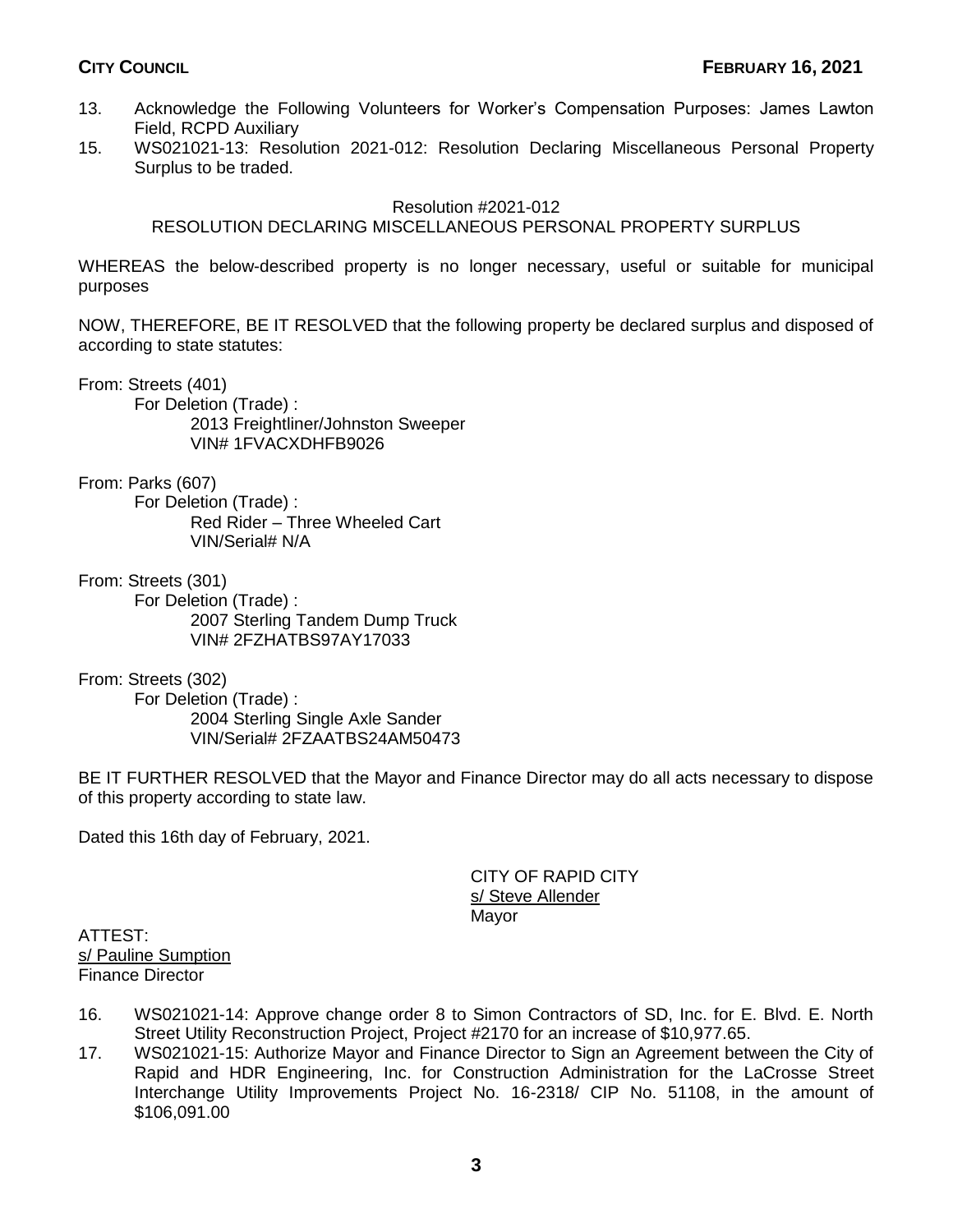- 18. WS021021-16: Authorize Mayor and Finance Director to sign Agreement Between the City of Rapid City and Discovery Circle, LLC for Temporary Construction Easements and Permanent Sanitary Sewer Main Easements for the Elk Vale Lift Station Gravity Main and Force Main Project, Project No. 18-2480 / CIP No. 50729, in the amount of \$34,650.00.
- 19. WS021021-17: Approve change order 5F to Mac Construction Co., Inc. for City Hall Renovation Project, Project #2491 for an increase of \$6,299.30.
- 20. WS021021-18: Authorize staff to advertise for bids E. Watertown St Water Main Replacement. Project #20-2501 CIP #51076. Estimated Cost \$550,000.00.
- 21. WS021021-19: Approve change order 1F to Mainline Contracting, Inc. for Lake Herman Outfall Improvements, Project #2589 for an decrease of \$34,764.88.
- 22. WS021021-20: Authorize Mayor and Finance Director to enter into an agreement with Kent and Karin Hagg for Reimbursement of Expenses Related to Regency Ct. Storm Sewer and Slope Repair.
- 23. WS021021-21: Authorize Staff to Advertise Bids for Regency Court Storm Sewer Improvement, Project No. 20-2599/CIP No. 51301. Estimated Cost \$350,000; **Contingent upon approval of item WS021021-20.**
- 24. WS021021-22: Authorize Staff to Advertise Bids for Knollwood Drainage Basin Detention Element 303, Project No. 20-2601 / CIP No. 51303. Estimated Cost \$250,000.
- 25. WS021021-23: Authorize Staff to Advertise Bids for 2020 ADA Project, Project No. 20-2602 / CIP No. 50761 Estimated Cost \$150,000.
- 26. WS021021-24: Approve change order 1 to Muth Electric, Inc. for Downtown Lighting Project Phase 2, Project #2613 for an increase of \$43,739.00.
- 27. WS021021-25: Authorize Staff to Advertise Bids for Pavement Rehabilitation Project Forest Ct., Project No. 20-2624 / CIP No. 50844. Estimated Cost \$225,000.00.
- 28. WS021021-26: Authorize Staff to Seek Proposals for Engineering Services for the 2021 Water Facilities Arc Flash Analysis Assessment Report, Project Number 21-2635 /CIP Number 51318
- 29. WS021021-27: Authorize lowering the requirement that the Contractor perform a minimum of 50% of the work to 35% of the work for the 2020 Miscellaneous Improvements Projects, General Civil Projects, Project No. 20-2605 / CIP 51132.1.
- 30. WS021021-28: Authorize staff to purchase two (2) new 2021 Toyota Tacoma 4x4 pickup trucks through the Sourcewell Cooperative contract #120716-NAF with National Auto Fleet Group. In the amount of \$28,841.48 each for total of \$57,682.96.
- 31. WS021021-29: Approve request to purchase one (1) New 2021 Ram 1500 regular cab, 4X4, 5.7L, long box pickup truck from Liberty Superstores with matching State Bid Contract #17345 pricing in the amount of \$25,832.00.
- 32. WS021021-30: Authorize Mayor and Finance Director to sign Updated Joint Powers Maintenance Agreement with the Department of Transportation and Pennington County for two streetlights on Long View Road north of SD Highway 44 east of Rapid City, thereby formalizing Pennington County's responsibility to maintain and repair the lights which the DOT owns and to reimburse Rapid City for monthly electricity costs.
- 33. WS021021-31: Approve Extension of Water Reclamation Odor control chemical contract with Hawkins, Inc at the same contract price of \$2.83/gallon for calendar year 2021. Estimated usage is 7,500 gallons for an extended price of \$21,225.00.

# *Community Development Consent Items*

- 34. WS021021-01: Authorize the Mayor and Finance Director to sign the FY20 CDBG-CV Community Development Block Grant Low/Moderate-Income Contract for the United Way of the Black Hills
- 35. WS021021-02: Authorize the Mayor and Finance Director to sign the FY20 CDBG-CV Community Development Block Grant Urgent Need Contract for the United Way of the Black Hills

# *Bid Award Consent Items*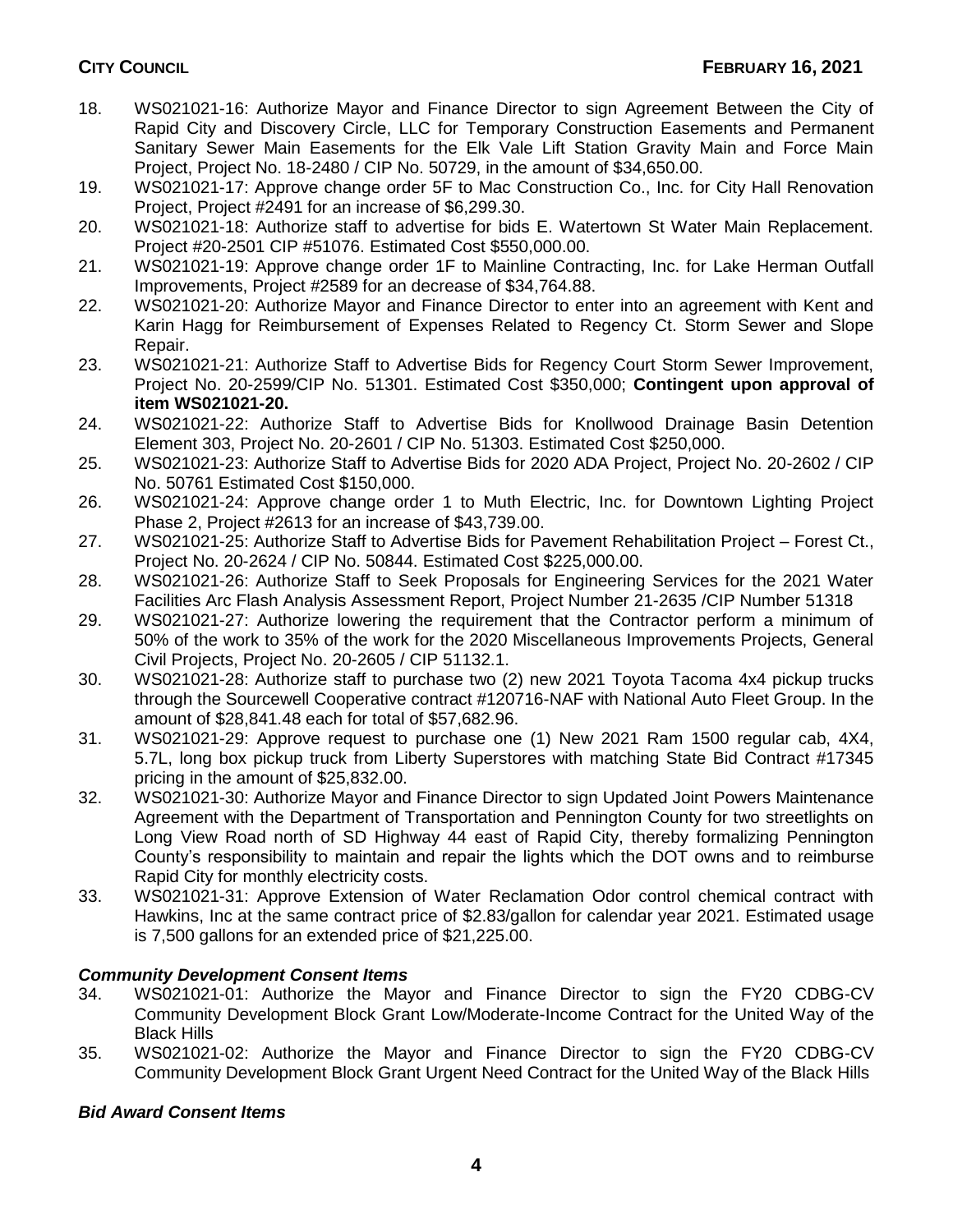36. CC021621-04.1 – Approve award of total bid for Pavement Rehabilitation Project – Rand Road, Project No. 20-2618 / CIP No. 50798 opened on February 9, 2021 to the lowest responsible bidder, J & J Asphalt Co. in the amount of \$282,347.50

# END OF CONSENT ITEMS

Mayor Allender read in item (WS021021-11) Authorize Staff to Request Proposals for Custodial Services for Various Restroom Facilities within the Park System. Motion was made by Nordstrom, second by Strommen to approve. Biegler explained it was more cost effective to contract out than use city employees. He said that Black Hills Works has applied for services like this before and they are welcome to submit a proposal as well. Motion carried 9-0.

Mayor Allender read in item (WS021021-12) Approve Resolution 2021-010: Resolution Declaring Miscellaneous Personal Property Surplus to be discarded. Mayor said this item was pulled by mistake. Motion was made by Armstrong, second by Strommen and carried to approve 9-0.

### Resolution #2021-010 RESOLUTION DECLARING MISCELLANEOUS PERSONAL PROPERTY SURPLUS

WHEREAS the below-described property is no longer necessary, useful or suitable for municipal purposes

NOW, THEREFORE, BE IT RESOLVED that the following property be declared surplus and disposed of according to state statutes:

From: Police (201) For Deletion : 2016 DODGE CHARGER VIN# 2C3CDXKT2GH223538

BE IT FURTHER RESOLVED that the Mayor and Finance Director may do all acts necessary to dispose of this property according to state law.

Dated this 16th day of February, 2021.

CITY OF RAPID CITY s/ Steve Allender Mayor

ATTEST: s/ Pauline Sumption Finance Director

# **NON-CONSENT ITEMS** – Items 37 – 47

### *Ordinances*

Mayor Allender read in item (WS021021-03) Approve First Reading Of Ordinance 6471 - An Ordinance Repealing Chapter 1.08 Of The Rapid City Municipal Code Relating To Wards And Precincts And Adopting A New Revised Chapter 1.08 Of The Rapid City Municipal Code. Motion was made by Armstrong, second by Drew and carried to approve Ordinance 6471 be placed upon its first reading and the title was fully and distinctly read and second reading set for Monday, March 1, 2021.

Mayor Allender read in item (WS021021-04) Approve First Reading Of Ordinance 6477 - An Ordinance To Remove Requirement That Property Owners Open City Utility Accounts By Amending Provisions In Chapter 13.08 Of The Rapid City Municipal Code. Tech explained the city is processing the rental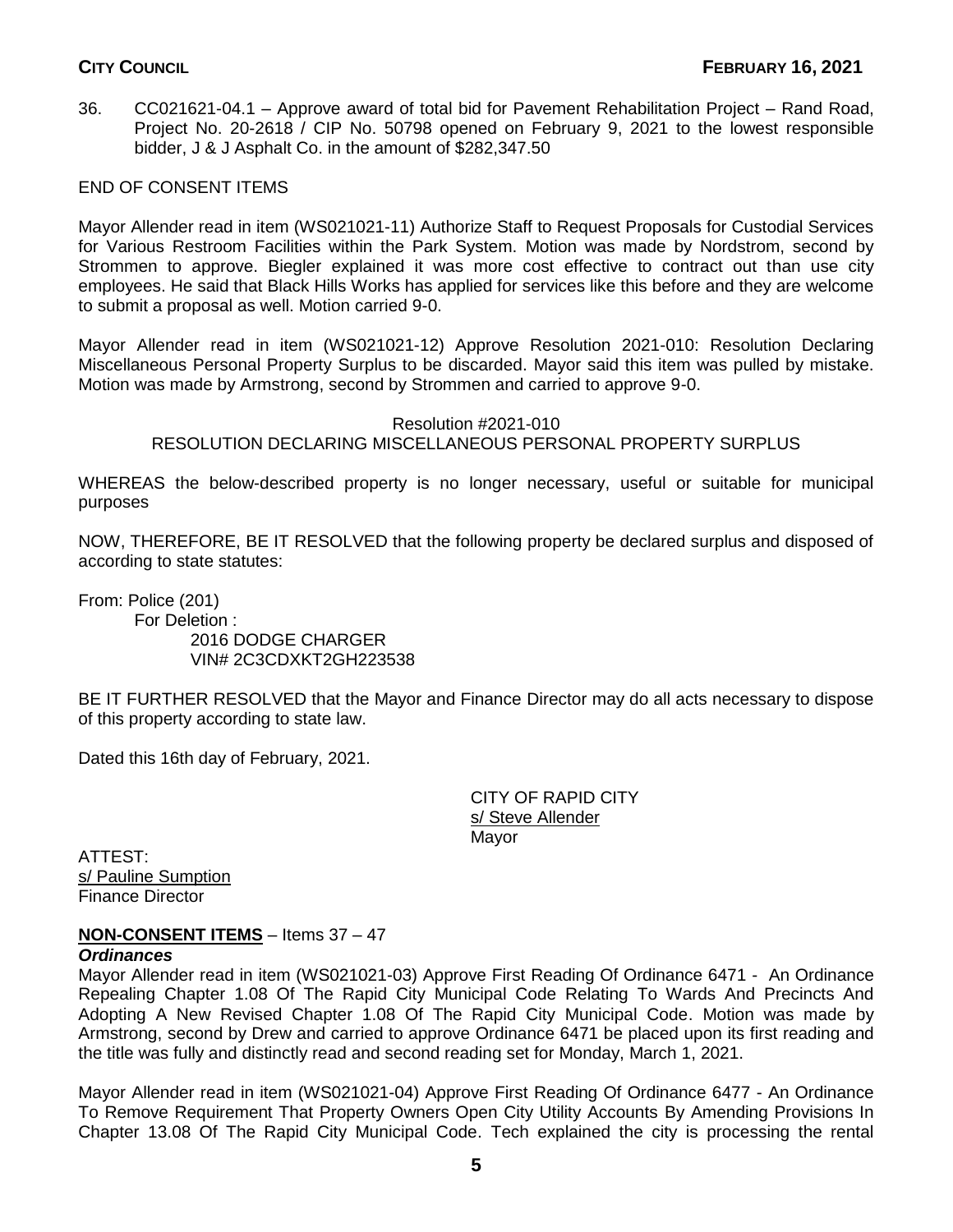payments as they did before. Motion was made by Jones, second by Salamun and carried to approve Ordinance 6477 be placed upon its first reading and the title was fully and distinctly read and second reading set for Monday, March 1, 2021.

Mayor Allender read in item (No. 21RZ001) Approve First Reading, Ordinance 6465, an Ordinance Amending Section 17.06 of Chapter 17 of the Rapid City Municipal Code, a request by Keith Johnson for David and Cara Wise for a Rezoning from General Agricultural District to Light Industrial District for property generally described as being located west of Creek Drive at the terminus of Rocker Drive. Motion was made by Drew, second by Nordstrom and carried to approve Ordinance 6465 be placed upon its first reading and the title was fully and distinctly read and second reading set for Monday, March 1, 2021.

Mayor Allender read in item (No. 21RZ002) Approve First Reading, Ordinance 6466, an Ordinance Amending Section 17.06 of Chapter 17 of the Rapid City Municipal Code, a request by KTM Design Solutions, Inc for Yasmeen Dream, LLC for a Rezoning from General Agricultural District to Medium Density Residential District for property generally described as being located south of North Valley Park. Motion was made by Drew, second by Jones and carried to approve Ordinance 6466 be placed upon its first reading and the title was fully and distinctly read and second reading set for Monday, March 1, 2021.

Mayor Allender read in item (No. 21RZ003) Approve First Reading, Ordinance 6467, an Ordinance Amending Section 17.06 of Chapter 17 of the Rapid City Municipal Code, a request by KTM Design Solutions, Inc for Yasmeen Dream, LLC for a Rezoning from Light Industrial District to Medium Density Residential District for property generally described as be located south of North Valley Drive. Motion was made by Drew, second by Nordstrom and carried to approve Ordinance 6467 be placed upon its first reading and the title was fully and distinctly read and second reading set for Monday, March 1, 2021.

Mayor Allender read in item (No. 21RZ004) Approve First Reading, Ordinance 6468, an Ordinance Amending Section 17.06 of Chapter 17 of the Rapid City Municipal Code, a request by KTM Design Solutions, Inc. for BH Capital 4, LLC for a Rezoning from General Agricultural District to Low Density Residential District II for property generally described as being located south of North Valley Drive. Motion was made by Roberts, second by Strommen and carried to approve Ordinance 6468 be placed upon its first reading and the title was fully and distinctly read and second reading set for Monday, March 1, 2021.

Mayor Allender read in item (No. 21RZ005) Approve First Reading, Ordinance 6469, an Ordinance Amending Section 17.06 of Chapter 17 of the Rapid City Municipal Code, a request by KTM Design Solutions, Inc for BH Capital 4, LLC for a Rezoning from General Agricultural District to Medium Density Residential District for property generally described as being located south of North Valley Drive. Motion was made by Drew, second by Armstrong and carried to approve Ordinance 6469 be placed upon its first reading and the title was fully and distinctly read and second reading set for Monday, March 1, 2021.

Mayor Allender read in item (No. 21RZ006) Approve First Reading, Ordinance 6470, an Ordinance Amending Section 17.06 of Chapter 17 of the Rapid City Municipal Code, a request by KTM Design Solutions, Inc for BH Capital 4, LLC for a Rezoning from Low Density Residential District II to Medium Density Residential District for property generally described as being located near the intersection of North Valley Drive and E. Philadelphia Street. Motion was made by Jones, second by Armstrong and carried to approve Ordinance 6470 be placed upon its first reading and the title was fully and distinctly read and second reading set for Monday, March 1, 2021.

### *Community Development Items*

Mayor Allender read in item (No. 08TI009) –– Approve Resolution 2021-006 - Resolution To Dissolve Tax Increment District No. 69 For Property Generally Described As Being Located North Of U.S.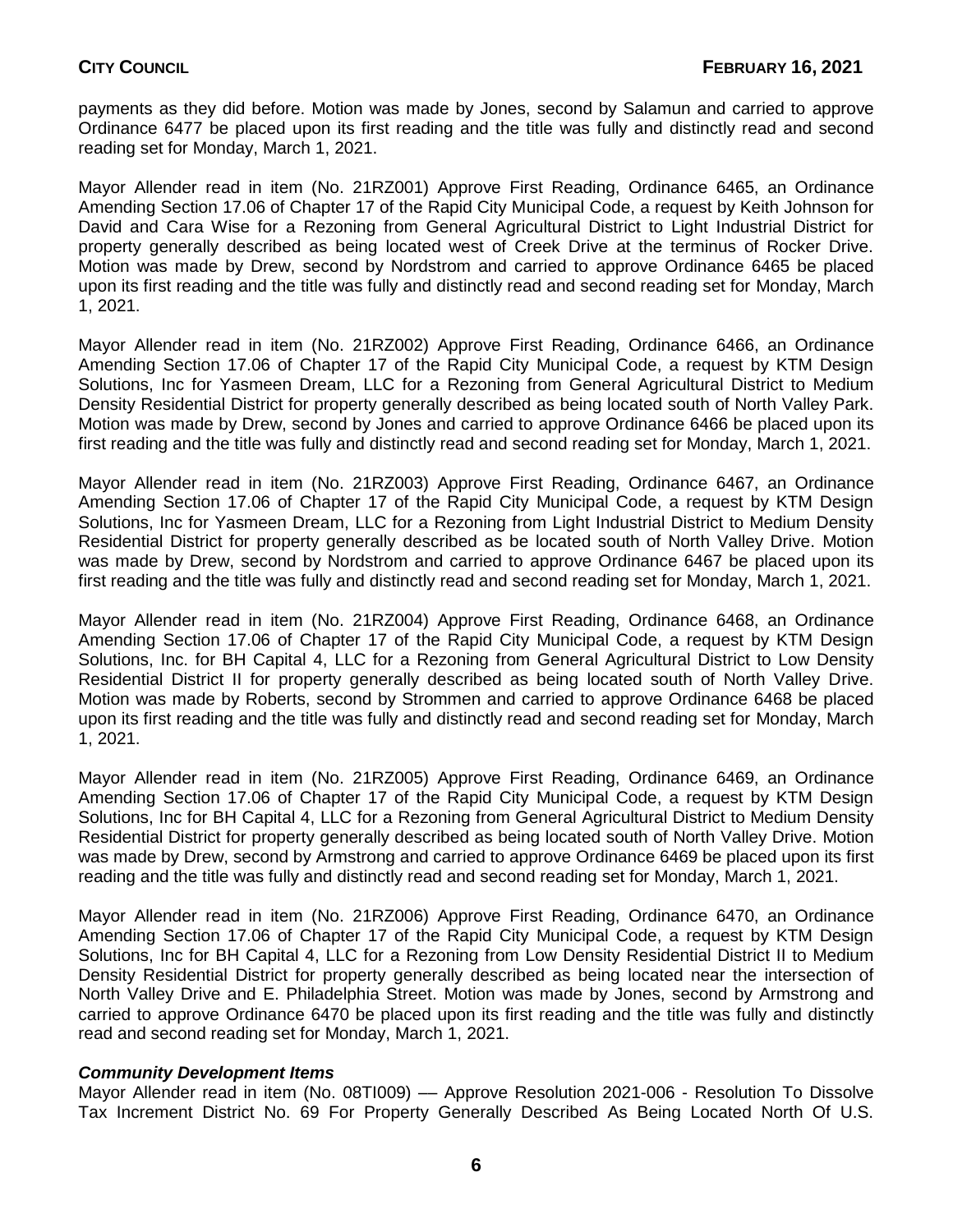Interstate 90, East Of Lacrosse Street And West Of Dyess Avenue, Sections 28 and 29, T2N, R8E. Motion was made by Jones, second by Armstrong and carried 9-0.

## A RESOLUTION 2021-006 DISSOLVING TAX INCREMENT DISTRICT NUMBER SIXTY NINE

WHEREAS, the City of Rapid City created Tax Increment District Number Sixty Nine on July 21, 2008; and

WHEREAS, there are no longer any reimbursable project costs remaining to be paid; and

WHEREAS, the City Council of the City of Rapid City is authorized to dissolve this Tax Increment District pursuant to SDCL 11-9-46(2),

NOW, THEREFORE, BE IT RESOLVED by the City of Rapid City that the Tax Increment District Number Sixty Nine be and is hereby dissolved.

BE IT FURTHER RESOLVED that any funds which are deposited in the Tax Increment District Number Sixty Nine Special Fund, pursuant to SDCL 11-9-31, be distributed as provided by SDCL 11-9- 45.

Dated this 16th day of February, 2021.

CITY OF RAPID CITY s/ Steve Allender Mayor

ATTEST: s/ Pauline Sumption Finance Director

Mayor Allender read in item (No. 21PL003) A request by KTM Design Solutions, Inc for BH Capital 4, LLC for a Preliminary Subdivision Plan for proposed Lot 63 thru 82 of Block 2, Lots 3 thru 7 of Block 5 of Shepherd Hills Subdivision, generally described as being located at the intersection of E. Philadelphia Street and North Valley Drive. Motion was made by Jones, second by Armstrong to approve with the following stipulations: Prior to submittal of a Development Engineering Plan application, a feasibility study confirming the adequacy of the proposed booster station needed to serve this area shall be reviewed and accepted by the City; 1. Prior to submittal of a Development Engineering Plan application, construction plans for proposed Phase 2 of Shepherd Hills Subdivision shall be reviewed and approved by the City; 2. Upon submittal of a Development Engineering Plan application, construction plans for E. Philadelphia Street, a collector street, shall be submitted for review and approval showing the street located in a minimum 68-foot wide right-of-way and constructed pursuant to Figure 2-1 of the Infrastructure Design Criteria Manual or shall meet criteria for obtaining an Exception. If an Exception is obtained, a copy of the approved document shall be submitted with the Development Engineering Plan application; 3. Upon submittal of a Development Engineering Plan application, construction plans for Street A shall be submitted for review and approval pursuant to Figure 2-1 of the Infrastructure Design Criteria Manual for a local street or shall meet criteria for obtaining an Exception. In addition, an intermediate turnaround shall be constructed pursuant to Section 2.13.2 of the Infrastructure Design Criteria Manual or shall meet criteria for obtaining an Exception. If Exception(s) are obtained, a copy of the approved document(s) shall be submitted with the Development Engineering Plan application; 4. Upon submittal of the Development Engineering Plan application, construction plans shall be submitted for review and approval to provide water main looping of the high level water zone; 5. Upon submittal of a Development Engineering Plan application, a cost estimate for the required subdivision improvements shall be submitted for review and approval; 6. Prior to approval of the Development Engineering Plan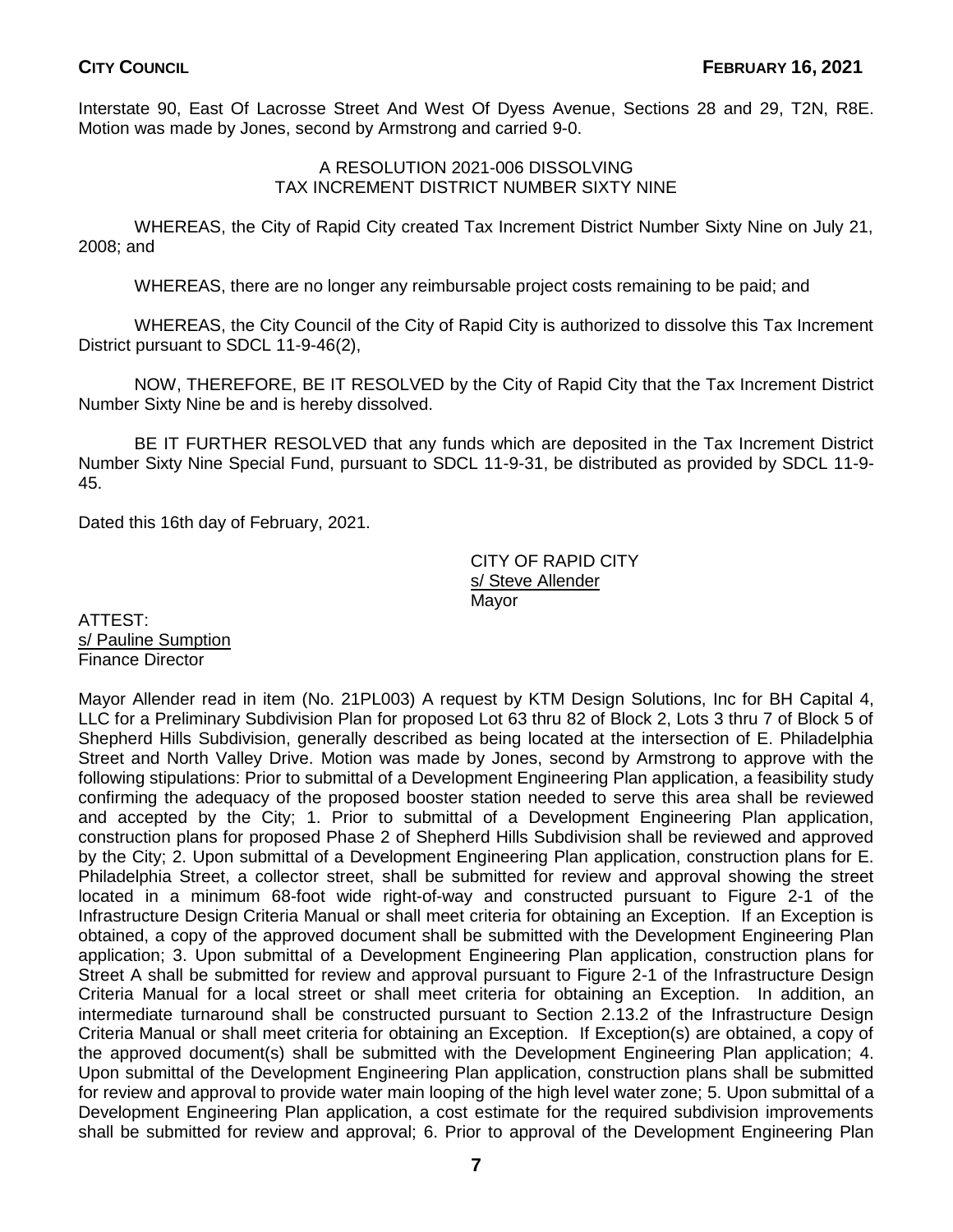application, a Development Agreement shall be entered into with the City for all public improvements; 7. Prior to approval of the Development Engineering Plan application, engineering design reports (in part to include water, sewer, drainage, and pavement) required for construction approval shall be accepted and agreements required for construction approval shall be executed pursuant to Chapter 1.15 of the Infrastructure Design Criteria Manual. In addition, permits required for construction shall be approved and issued and construction plans shall be accepted in accordance with the Infrastructure Design Criteria Manual. All final engineering reports shall be signed and sealed by a Professional Engineer and contain a Certification Statement of Conformance with City Standards, as required by the Infrastructure Design Criteria Manual; 8. Prior to approval of the Development Engineering Plan application, approval from the South Dakota Department of Environment and Natural Resources shall be secured; 9. Prior to approval of the Development Engineering Plan application, adequate water capacity shall be available to the project including the installation and City acceptance of the proposed booster station needed to serve this area if necessary to meet capacity requirements; 10. Prior to approval of the Development Engineering Plan application, any necessary off-site easements shall be recorded; 11. Prior to submittal of a Final Plat application, the Final Plat for Shepherd Hills Subdivision Phase 2 shall be approved extending E. Philadelphia Street right-of-way to the subject property to provide access to this phase of the Shepherd Hills development; 12. Prior to submittal of a Final Plat application, the Final Plat for Antelope View Estates securing the right-of-way and construction of E. Philadelphia Street and N. Valley Drive as shown on the Preliminary Subdivision Plan application (File #21PL005) shall be approved or submitted in conjunction with a Final Plat application for this phase of the development to ensure a second point of access or an Exception shall be obtained to allow more than 40 dwelling units with one point of access; 13. Prior to submittal of a Final Plat application, a street name for Street A shall be submitted to the Emergency Services Communication Center for review and approval. In addition, the plat document shall show the approved street name; 14. Prior to submittal of a Final Plat application, the portion of the subject property zoned General Agriculture District shall be rezoned to Low Density Residential District 2; 15. Upon submittal of a Final Plat application, an agreement shall be submitted for recording securing ownership and maintenance of any proposed drainage elements. In addition, Major Drainage Easements shall be dedicated for the proposed drainage improvements; 16. Upon submittal of a Final Plat application, a Covenant Agreement shall be submitted for recording limiting the development of Lots 63 through 82 of Block 2 to single family residential use; 17. Upon submittal of a Final Plat application, surety for any required subdivision improvements that have not been completed shall be posted and the subdivision inspection fees shall be paid; and, 18. Prior to the City's acceptance of the public improvements, a warranty surety shall be submitted for review and approval as required.

Mayor Allender read in item (No. 21PL004) A request by KTM Design Solutions, Inc for Shruald and Nancy Swedlund for a Preliminary Subdivision Plan for proposed Lot 1A, Lot 2A and Lot 3A of Spring Brook Acres, generally described as being located at 5550 Villaggio Lane. Motion was made by Drew, second by Roberts to approve with the following stipulations: 1. Upon submittal of a Development Engineering Plan application, construction plans for Villaggio Lane and the 66 foot private drive and utility easements in alignment with the proposed collector street as shown on the City's Major Street Plan shall be submitted for review and approval showing the street located in a minimum 68-foot wide right-ofway and constructed pursuant to Figure 2-1 of the Infrastructure Design Criteria Manual for a collector street or shall meet criteria for obtaining an Exception. If an Exception is obtained, a copy of the approved document shall be submitted with the Development Engineering Plan application. In addition, if an Exception is obtained to waive the requirement to construct the easement(s) extending through the property, then a permanent turnaround shall be constructed at the terminus of Villaggio Lane; 2. Upon submittal of a Development Engineering Plan application, construction plans for the 66-foot wide private access and utility easements located on proposed Lot 2A shall be submitted for review and approval pursuant to Figure 2-1 of the Infrastructure Design Criteria Manual for a lane place street or shall meet criteria for obtaining an Exception. If an Exception is obtained, a copy of the approved document shall be submitted with the Development Engineering Plan application. The easements may also be vacated requiring written concurrence from all of the affected utility companies; 3. Upon submittal of a Development Engineering Plan application, a cost estimate for the required subdivision improvements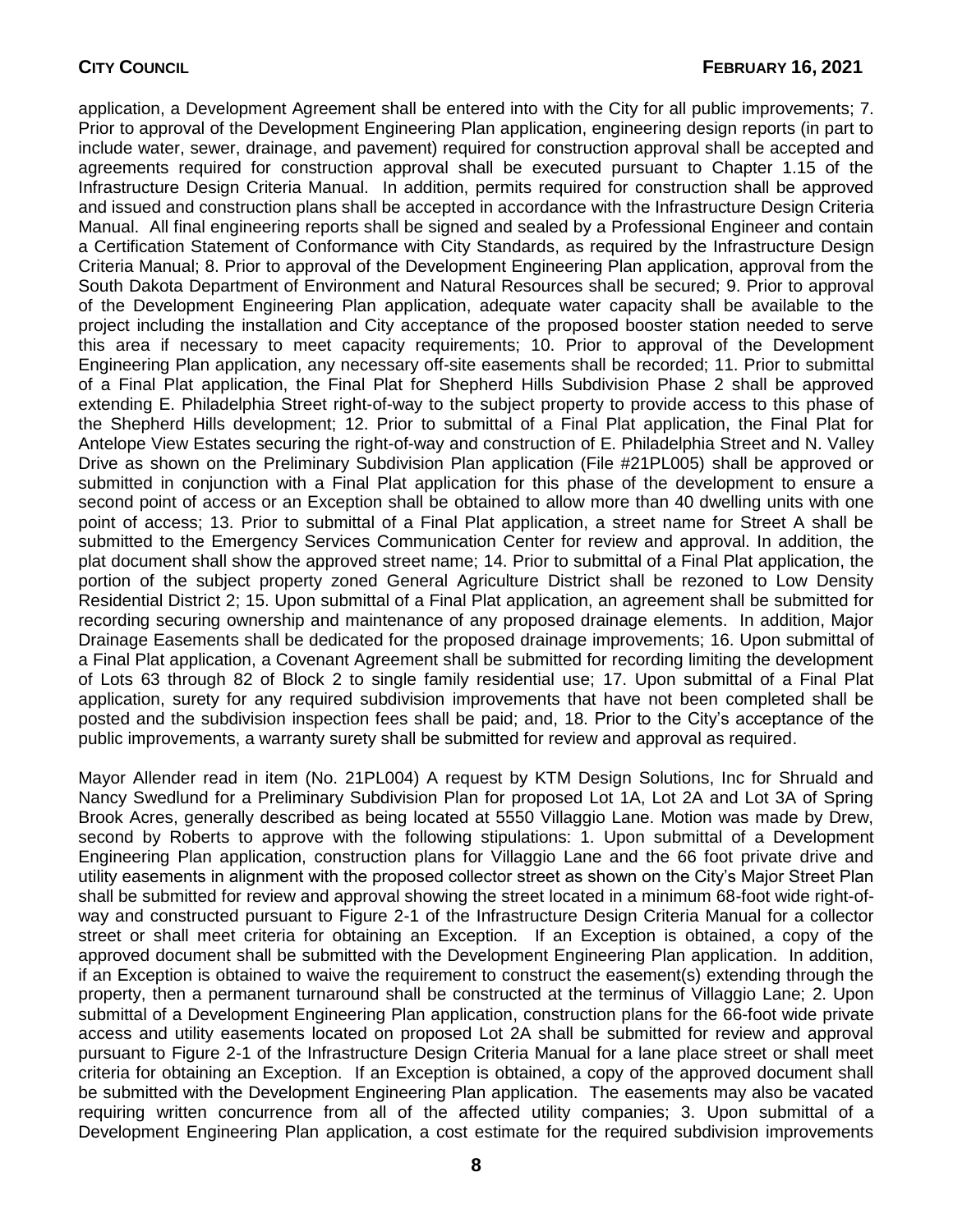shall be submitted for review and approval; 4. Prior to approval of the Development Engineering Plan application, a Development Agreement shall be entered into with the City for all public improvements; 5. Prior to approval of the Development Engineering Plan application, engineering design reports (in part to include water, sewer, drainage, and pavement) required for construction approval shall be accepted and agreements required for construction approval shall be executed pursuant to Chapter 1.15 of the Infrastructure Design Criteria Manual. In addition, permits required for construction shall be approved and issued and construction plans shall be accepted in accordance with the Infrastructure Design Criteria Manual. All final engineering reports shall be signed and sealed by a Professional Engineer and contain a Certification Statement of Conformance with City Standards, as required by the Infrastructure Design Criteria Manual; 6. Prior to submittal of a Final Plat application, the plat document shall be revised to address redline comments; 7. Upon submittal of a Final Plat application, surety for any required subdivision improvements that have not been completed shall be posted and the subdivision inspection fees shall be paid; and, 8. Prior to the City's acceptance of the public improvements, a warranty surety shall be submitted for review and approval as required.

# **PUBLIC HEARING ITEMS** – Items 48 – 56

Alan Glover stated he was working with the developer on this area regarding item (20RZ041). He said he didn't want to see that much housing there but was in favor of a buffer area and park system. With Johnson ranch subdivision, he doesn't want to see that much housing go in there. Wants arch area to be a buffer. Kyle Trelor stated there was a lot of good conversation with the neighbors and they are all willing to work together and compromise on some things.

# **CONSENT PUBLIC HEARING ITEMS** – Item 48 – 50

# *Alcohol Licenses*

- 48. Bar K-9 for a SPECIAL EVENT on-sale Malt Beverage for an event scheduled for February 26 and 27, 2021, at the Rushmore Mall, Center Court, 2200 N Maple Dr. #508
- 49. Naja Shrine Temple for a SPECIAL EVENT On-Sale Wine license and On-Sale Malt Beverage License, an event scheduled for March 6, 2021 at the Rapid City Shrine Center, 4091 Sturgis Road
- 50. Main Street Square Inc. for a SPECIAL EVENT On-Sale Dealer license scheduled for June 19, 2021; for SPECIAL EVENT On-Sale Dealer license scheduled for August 7, 2021; for a SPECIAL EVENT On-Sale Dealer license scheduled for August 25, 2021; for a SPECIAL EVENT On-Sale Malt Beverage License and On-Sale Wine License scheduled for September, 25, 2021 at Main Street Square & 6<sup>th</sup> Street (between Main Street and Omaha Street)

Motion was made by Weifenbach, second by Roberts to approve items 48-50. Motion carried 9-0.

# END OF CONSENT PUBLIC HEARING CALENDAR

# **NON-CONSENT PUBLIC HEARING ITEMS** – Items 51 – 56

Mayor Allender read in item (No. 20RZ039) Second Reading, Ordinance 6457, an Ordinance Amending Section 17.06 of Chapter 17 of the Rapid City Municipal Code, a request by KTM Design Solutions, Inc for Dakota Heartland, Inc. for a Rezoning from General Commercial District to Office Commercial District for property generally described as being located at 411 and 425 Neel Street. Motion was made by Armstrong, second by Nordstrom and carried to approve 9-0.

Mayor Allender read in item (No. 20RZ041) Second Reading, Ordinance 6459, an Ordinance Amending Section 17.06 of Chapter 17 of the Rapid City Municipal Code, a request by KTM Design Solutions, Inc for Yasmeen Dream, LLC for a Rezoning from General Commercial District to Medium Density Residential District for property generally described as being located at 2016 and 2030 Provider Boulevard. Council members appreciated the neighbor's willingness to work on a compromise that will work for everyone. Fisher was present to answer questions. Motion was made by Roberts, second by Jones to approve No. 20RZ041 in conjunction with Planned Development 20PD035. Motion carried 9-0.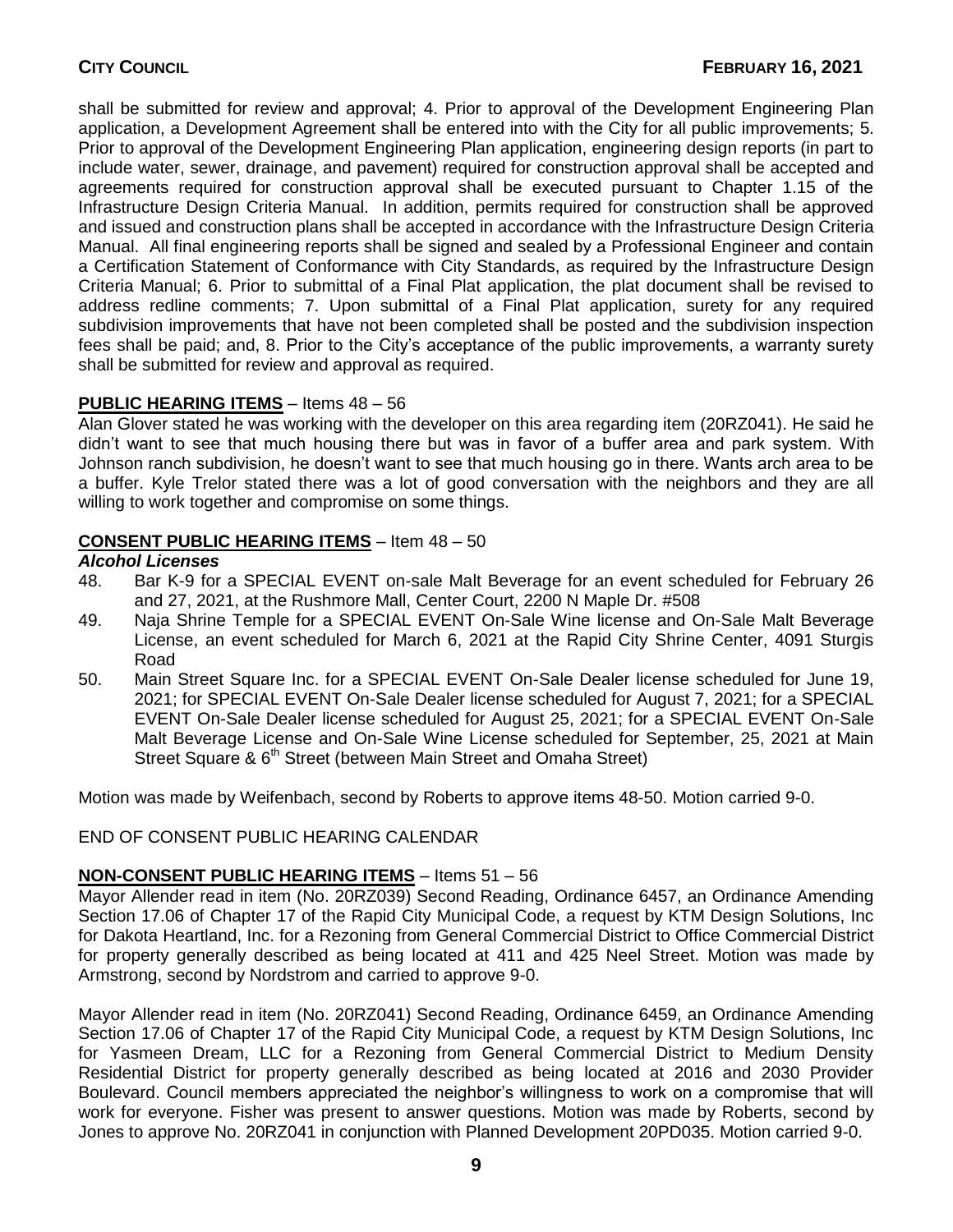Mayor Allender read in item (No. 20RZ043) Second Reading, Ordinance 6460, an Ordinance Amending Section 17.06 of Chapter 17 of the Rapid City Municipal Code, a request by KTM Design Solutions, Inc for BH Capital, LLC for a Rezoning from General Agricultural District to Low Density Residential District II for property generally described as being located south and east of the intersection of North Valley Drive and East Philadelphia Drive. Motion was made by Jones, second by Weifenbach to approve in conjunction with Planned Development. Motion carried 9-0.

Mayor Allender read in item (No. 20RZ044) Second Reading, Ordinance 6461, an Ordinance Amending Section 17.06 of Chapter 17 of the Rapid City Municipal Code, a request by KTM Design Solutions, Inc for BH Capital 4, LLC for a Rezoning from General Agricultural District to Light Industrial District for property generally described as being located on North Valley Drive. Motion was made by Drew, second by Jones to approve. Motion carried 9-0.

Mayor Allender read in item (No. 20RZ045) Second Reading, Ordinance 6462, an Ordinance Amending Section 17.06 of Chapter 17 of the Rapid City Municipal Code, a request by KTM Design Solutions, Inc for ZCO, Inc. for a Rezoning from General Agricultural District to Light Industrial District for property generally described being located southeast of the intersection of Marlin Drive and Creek Drive. Motion was made by Nordstrom, second by Strommen to approve. Motion carried 9-0.

Mayor Allender read in item (No. 20PD035) Appeal of Planning Commission's decision on a request by KTM Design Solutions, Inc. for Yasmeen Dream, LLC for an Initial Planned Development Overlay to allow an apartment complex for property generally described as being located at 2016 and 2030 Provider Boulevard. Motion was made by Weifenbach, second by Roberts to deny the appeal and uphold the decision of the Planning Commission.

# **BILLS**

BILL LIST - FEBRUARY 16, 2021

| P/ROLL PERIOD END 01/30/21, PD 02/05/21                                | 1,889,217.63 |
|------------------------------------------------------------------------|--------------|
| CDEV P/ROLL PERIOD END 01/30/21, PD 02/05/21                           |              |
|                                                                        | 2,381.85     |
| SUPP P/ROLL PERIOD END 01/16/21, PD 02/01/21                           | (1, 192.73)  |
| SUPP P/ROLL PERIOD END 01/16/21, PD 02/01/21                           | 1,192.73     |
| SUPP P/ROLL PERIOD END 01/30/21, PD 02/08/21                           | 163.01       |
| SUPP P/ROLL PERIOD END 01/30/21, PD 02/09/21                           | 43.47        |
| SUPP P/ROLL PERIOD END 01/30/21, PD 02/09/21                           | (161.24)     |
| SUPP P/ROLL PERIOD END 01/30/21, PD 02/09/21                           | 158.20       |
| PIONEER BANK & TRUST, 01/30/21 P/ROLL TAXES, PD 02/05/21               | 512,395.51   |
| PIONEER BANK & TRUST, SUPP 01/16/21 P/ROLL TAXES, PD 02/01/21          | (539.62)     |
| PIONEER BANK & TRUST, SUPP 01/16/21 P/ROLL TAXES, PD 02/01/21          | 462.46       |
| PIONEER BANK & TRUST, SUPP 01/30/21 P/ROLL TAXES, PD 02/08/21          | 12.47        |
| PIONEER BANK & TRUST, SUPP 01/30/21 P/ROLL TAXES, PD 02/09/21          | 3.33         |
| PIONEER BANK & TRUST, SUPP 01/30/21 P/ROLL TAXES, PD 02/09/21          | (12.34)      |
| PIONEER BANK & TRUST, SUPP 01/30/21 P/ROLL TAXES, PD 02/09/21          | 12.10        |
| CDEV PIONEER BANK & TRUST, 01/30/21 P/ROLL TAXES, PD 02/05/21          | 555.60       |
| WELLMARK INC, HEALTH CLAIMS THROUGH 02/05/21, PD 02/11/21              | 138,229.80   |
| WAGE WORKS, SECTION 125 PAYMENTS THROUGH 02/01/21, PD 02/02/21         | 11,981.05    |
| WAGE WORKS, SECTION 125 PAYMENTS THROUGH 02/08/21, PD 02/09/21         | 18,061.78    |
| SOUTH DAKOTA RETIREMENT SYSTEM, JAN21 RETIREMENT, PD 02/02/21          | 486,347.68   |
| RISK ADMIN SERVICES INC WORK COMP CLAIMS THROUGH 02/03/21, PD 02/04/21 | 6,331.01     |
| RISK ADMIN SERVICES INC WORK COMP CLAIMS THROUGH 02/10/21, PD 02/11/21 | 32,228.25    |
| US BANK, CREDIT CARD CHARGES, PD 02/03/21                              | 20,896.30    |
| BLACK HILLS ENERGY, ELECTRICITY, PD 02/09/21                           | 46,291.93    |